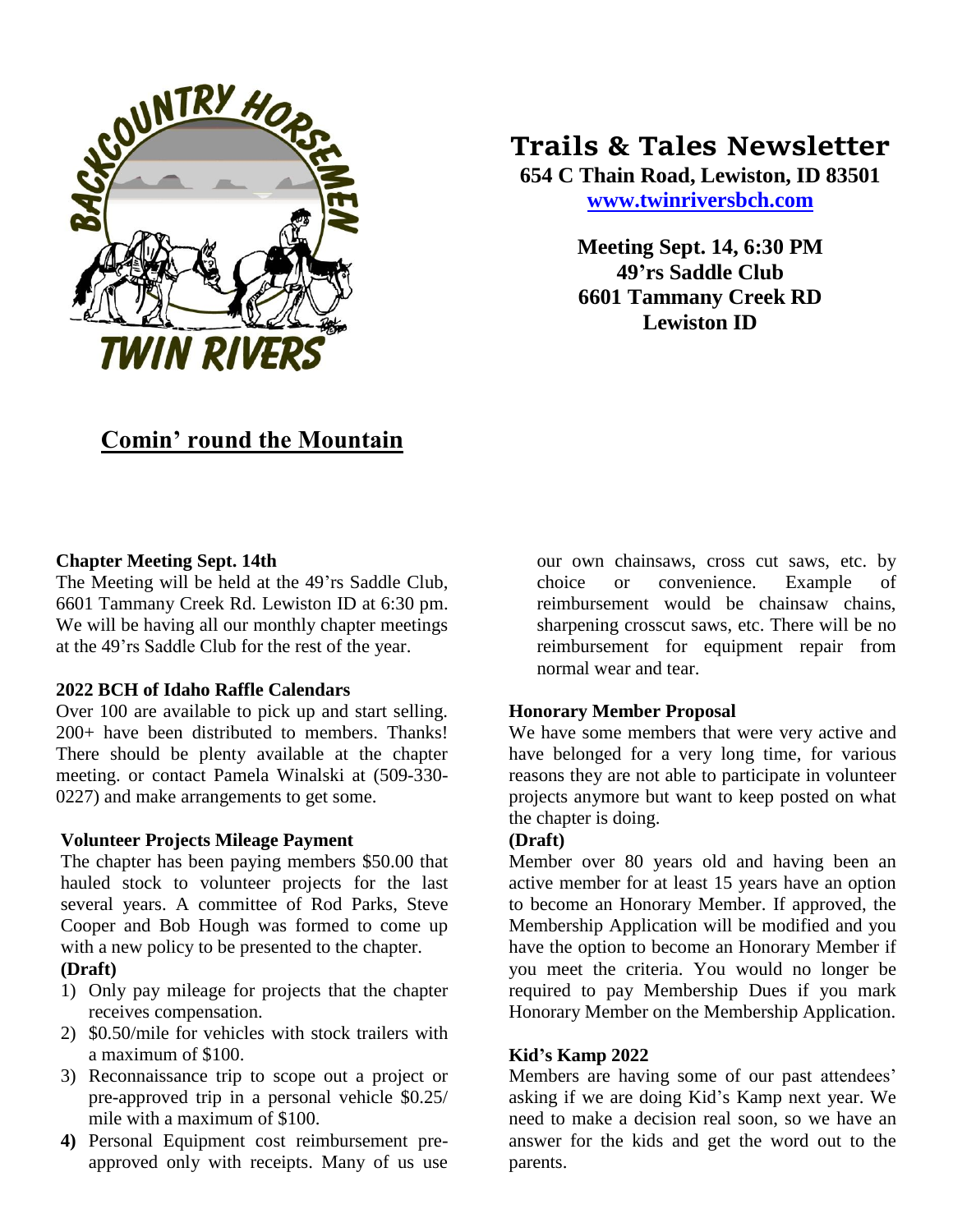#### **Bernard Creek Bridge Repair Sept. 19-21**

We are looking for members that can help with this project located at Bernard CR up the Snake River. Sept. 19-21.

**Plan:** Remove all materials down to the stringers and hand rails on this 12' bridge and rebuild to existing design. We will have to drive to Pittsburg Landing and get on the Forest Service boat there. We will need to be there by 9:00 am to load the lumber. The lumber is located at Pittsburgh Landing. We will meet the boat at 9:30 am and haul materials to the work site. All materials and personal gear will need to be hauled up the bank  $(100 + \text{ yards})$  to the trail and then about  $100 + \text{feet}$ to the bridge. We will camp out on the bridge site Sunday and Monday nights. Chapter will provide the food. Jet boat back home on Tuesday afternoon**. Please contact Rod Parks (208-791-3246) if you can help or need more information.** Final details at Chapter Meeting Sept. 14th.

#### **Corral Creek Possible 2022 Project**

This summer the chapter had discussed logging out a loop ride, but felt we were stretched too thin to commit. We would camp at the Corral Creek Trailhead past Adams Camp in the NezPerce Clearwater NF. The trails are: #431 leaving from RD #309 to junction with tr.#305 (7 miles), #305 to junction trails #317 (1 mile), # 317 (2.73 miles),

#328 about (2 miles) including a small part of RD# 444A to complete the loop back to the #431 and then back to the trailhead. About 4 miles will be in the Gospel Hump Wilderness, the rest power tools are allowed. After the trail is cleared the FS would like a conservation crew to brush trail, clean water bars and any tread repair needed. **We need to make a decision on this project as soon as possible so funding and commitment for a conservation crew can be locked up.**

#### **IDFG - Craig Mountain Fire Report**

The roads on Craig Mountain are open again after the fires. Be prepared for down trees during driving the burn areas. None of the cabins burned. The buildings past the Madden Corrals in ZaZa did burn as well as the collapsed building by the Madden Corrals.

#### **Umatilla National Forest Closure**

August 27 some areas were opened up for access. See this website for areas still closed due to the fire closure.

https://www.fs.usda.gov/detail/umatilla/home/?cid= fseprd932162

#### **Washington Dept of Fish & Wildlife**

As of Sept. 3, Wildlife Management Areas are open for day use. Restrictions are still in force for campfires, and target shooting.

## **Over the Hill**

#### **Monthly Chapter Ride Aug. 14th**

Feather Creek Trailhead. This is a ten-mile loop ride in the Palouse Ranger District of the NezPerce-Clearwater N F. We had three members ride the trail on the  $14<sup>th</sup>$  and then Sunday, five members made the loop. This trail is very relaxing to ride. The trail is maintained by the Palouse BCH Chapter and they do a great job. There is a new bridge across the creek at the trailhead. It is too bad that it was not built to standards for stock, but as long as you do not have a wide pack animal, it is a nice bridge.

**Certified Weed Seed Free Forage is required in all national forests and state lands. Washington State Suppliers [http://www.nwcb.wa.gov/nwcb\\_hay.htm](http://www.nwcb.wa.gov/nwcb_hay.htm) Idaho State Suppliers <http://www.idahoweedawareness.net/netcenter/library/weedfreeforage.html> Oregon State Suppliers <http://www.oregon.gov/ODA/PLANT/WEEDS/weedfreeforageprogram.shtml>**